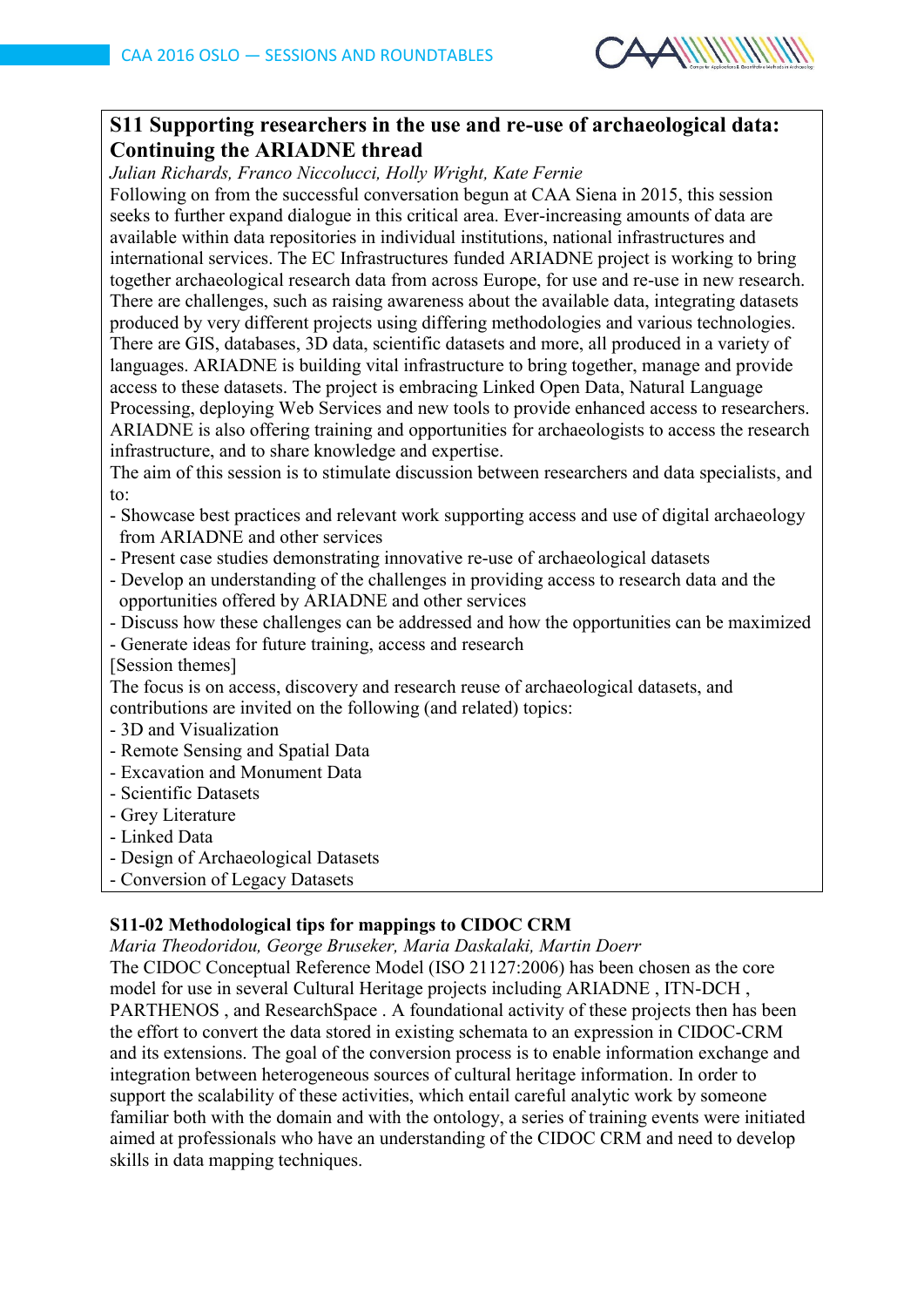

This paper will present some modelling principles and methodological good practices that we have empirically derived from the above exercises in the sys-tematic mapping of diverse cultural data sets to CIDOC CRM and its extensions. This experience is specifically derived from mapping activities using the 3M (Mapping Memory Manager) tool in the above mentioned projects. In the paper we will address a number of fundamental issues. First, we look at the question of how to determine at the beginning of a mapping - the sufficiency of CIDOC-CRM and/or its extensions, for covering a given data set and when it would prove necessary to extend the model and introduce a new class, and how. We suggest practices related to the handling of identifiers that are local in the original source data set. We also treat some special issues of how to model the roles of people and organizations, including accidental roles, and present a methodology for introducing implicit contextual information. Finally we discuss issues related to the modeling of nationality, country and imaginary places.

## **S11-03 An essay of mapping archaeological land-record system used by Inrap with CIDOC─CRM and CIDOC─CRMarchaeo extension using 3M online tool**

*Christophe Tuffery, Achille Felicetti, Patrick Jard, Nicolas Holzem, Thomas Guillemard* During a summer school on the CIDOC-CRM organized by the PIN of 21 to 25 July 2015 in Prato for the ARIADNE program(1), we have had the opportunity to use the CIDOC-CRMarchaeo extension (2). The aim of the summer school was to work effectively with a set of our own data field and try to match fields between archaeological land registration systems used by Inrap and those of CIDOC- CRM. We had the opportunity to use the 3M application (Memory Mapping Manager), an online tool developed by ICS (3), which controls whether archaeological data can be matched with the CIDOC CRM model. We tested the matching process with two fields of archaeological land recording systems used by Inrap (one based on Access and another on FileMaker Pro). Then we did the same with a prototype application on development by Inrap. This is an interface using Google Chrome, SQLite, JavaScript and HTML5, and witch aims to allow data exchange with the two previous land registration systems mentioned above. Working with the on-line application 3M (4) allowed assessing whether two of the main archaeological entities (the stratigraphic units and archaeological facts) can be matched with the CIDOC CRM model and CIDOC-CRMarcheo extension. The work demonstrated the 3M on-line tool meets the needs of matching fields of archaeological recording systems tested with classes Model CIDOC-CRM and especially its CIDOC-CRMarchaeo extension. This matching procedure has demonstrated the ability to assess whether an archaeological land recording system may or may not be considered as matching with CIDOC-CRM models and how to adapt it to conform if it doesn't initially. Therefore new tests will soon be conducted with other land archaeological recording systems used by Inrap.

(1) http://vast-lab.org/bando-summer-school-ariadne-2015/ (2)

http://www.ics.forth.gr/isl/index\_main.php?l=e&c=711 (3) Institute of Computer Science (http://www.ics.forth.gr), Forth Foundation, Greece (4) http://139.91.183.3/3M/

## **S11-04 Formalisation and reuse of methodological knowledge on archaeology across European organisations**

#### *Cesar Gonzalez-Perez, Patricia Martín-Rodilla, Elena Epure*

Archaeological projects vary greatly in size, complexity, object of study, timescale and other aspects. Finding the most suitable methodology for a project is often difficult, and an inadequate choice can ruin many months' worth of fieldwork, bias data interpretation, and slow down or impede cross-project comparison of results. An archaeological methodology should be as adjusted as possible to the project needs, take into consideration techniques and approaches successfully applied in the past, and clearly expressed for better understanding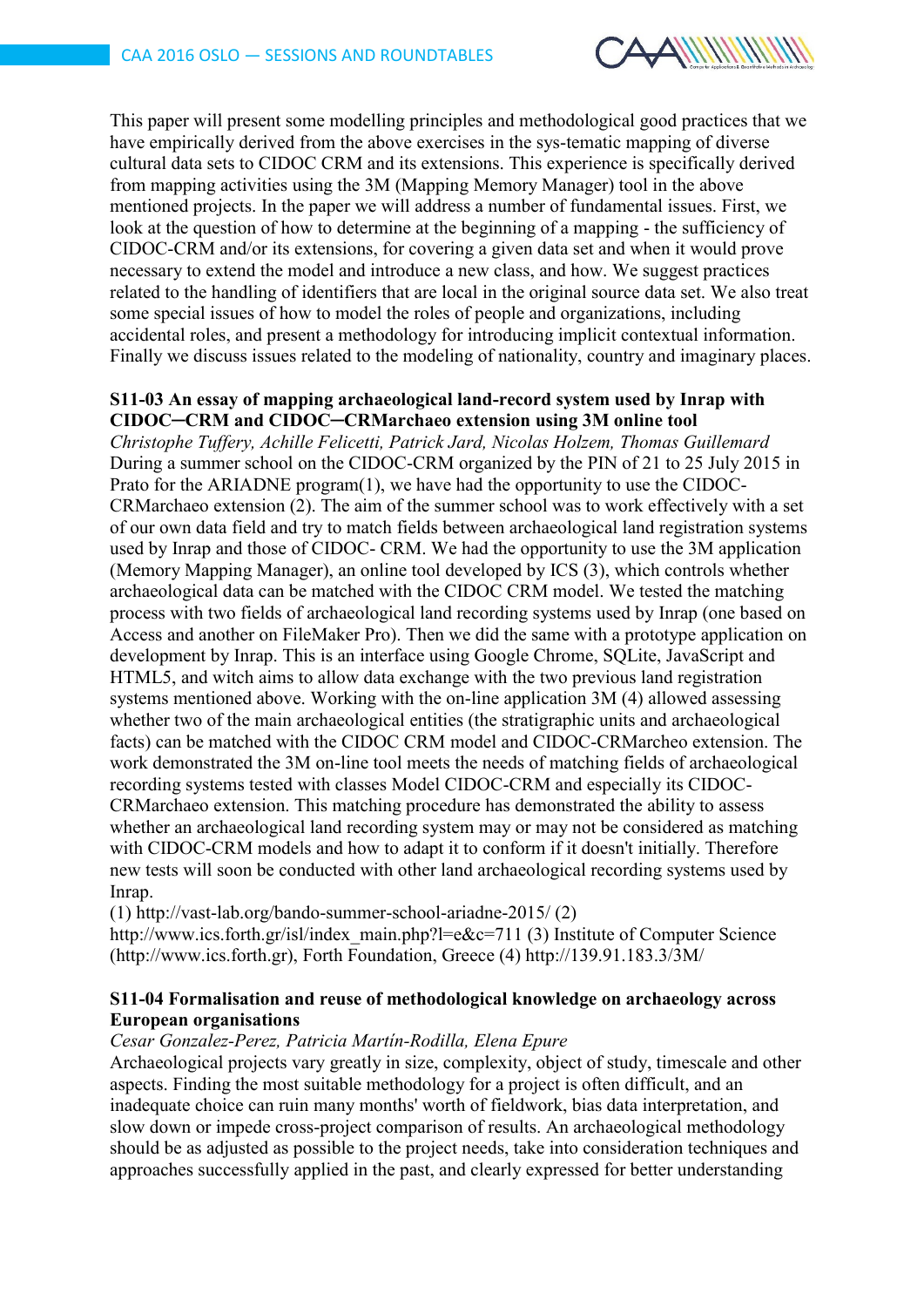

and sharing among the involved agents. These goals are usually pursued informally through the application of tacit knowledge that exists within archaeology organisations, leading to situations where: 1) it is difficult to convey what is expected to be done, especially to new team members or external collaborators; 2) methodological knowledge is underutilised and rarely reused, especially across organisations; and 3) the improvement of methodologies over time is difficult since no explicit knowledge about them exists. As we have previously proposed [Gonzalez-Perez and Hug 2012, "Crafting Archaeological Methodologies"], situational method engineering (SME) can be used to mitigate these problems. SME does not conceive a methodology as a monolithic black box, but as an assembly of pre-existing components that are selected from a repository and composed together. Each component encapsulates a proven, reusable and self-contained "atom" of knowledge that can be reused, recombined in different situations, and improved over time. In the context of the FP7 ARIADNE project, we have applied an SME approach by which the informal methodological knowledge of seven European archaeological organisations (including university departments, research centres and museums) was formalised as discrete components, stored into a database, and linked to other components. Natural language processing techniques have been used to assist in the information extraction and formalisation process. The resulting repository has allowed us to obtain variations of established methodologies to cater for different project situations; combine different methodologies for collaborations and other hybrid scenarios; and carry out a comparative analysis of commonalities and differences between the archaeological practices of the selected organisations.

#### **S11-05 Semantic database applications at the Samtavro Cemetery, Georgia**

## *David Bader, Aleksandra Michalewicz, Oded Green, Jessie Birkett-Rees, Jason Riedy, James Fairbanks, Anita Zakrzewska*

In 2013 a paper was offered to the CAA concerning archaeological legacy data and semantic database applications, with some preliminary results for a study conducted into the Samtavro cemetery, situated in the South Caucasus in the modern republic of Georgia. The present paper presents further research outcomes of data mining the Samtavro material. Over four thousand graves were excavated at this site, used most intensively during the Late Bronze and Iron Ages, and later in the Roman and Late Antique periods. The current project focuses on the latter period'and the legacy of Soviet and post-Soviet excavations'in a collaborative effort between computer scientists based at the Georgia Institute of Technology, USA, and archaeologists at the University of Melbourne and Monash University, Australia. Data for 1075 tombs, 1249 individuals, and 5842 grave accoutrements were collected across 74 data fields, resulting in the identification of 9 tomb types, 37 artefact types and 320 artefact subtypes. Methods tested against the Samtavro material culture included the application of clustering techniques to understand associations of related items based on patterns of cooccurrence, using traditional data mining (hierarchical link clustering) and spectral graph theory'focusing on tomb types in relation to artefact types. The other method calculated the probability of each event occurring and comparing this to what we would expect if these were truly random'focusing on artefact types in relation to biological sex and age brackets. In some instances, our work confirmed previously established relationships, but it likewise revealed new results concerning particular entities. The project demonstrates that although sites for which comprehensive archival records exist can benefit from these types of approaches, often the greatest limitation in taking a 'big data' approach is the relative scarcity of archaeological data.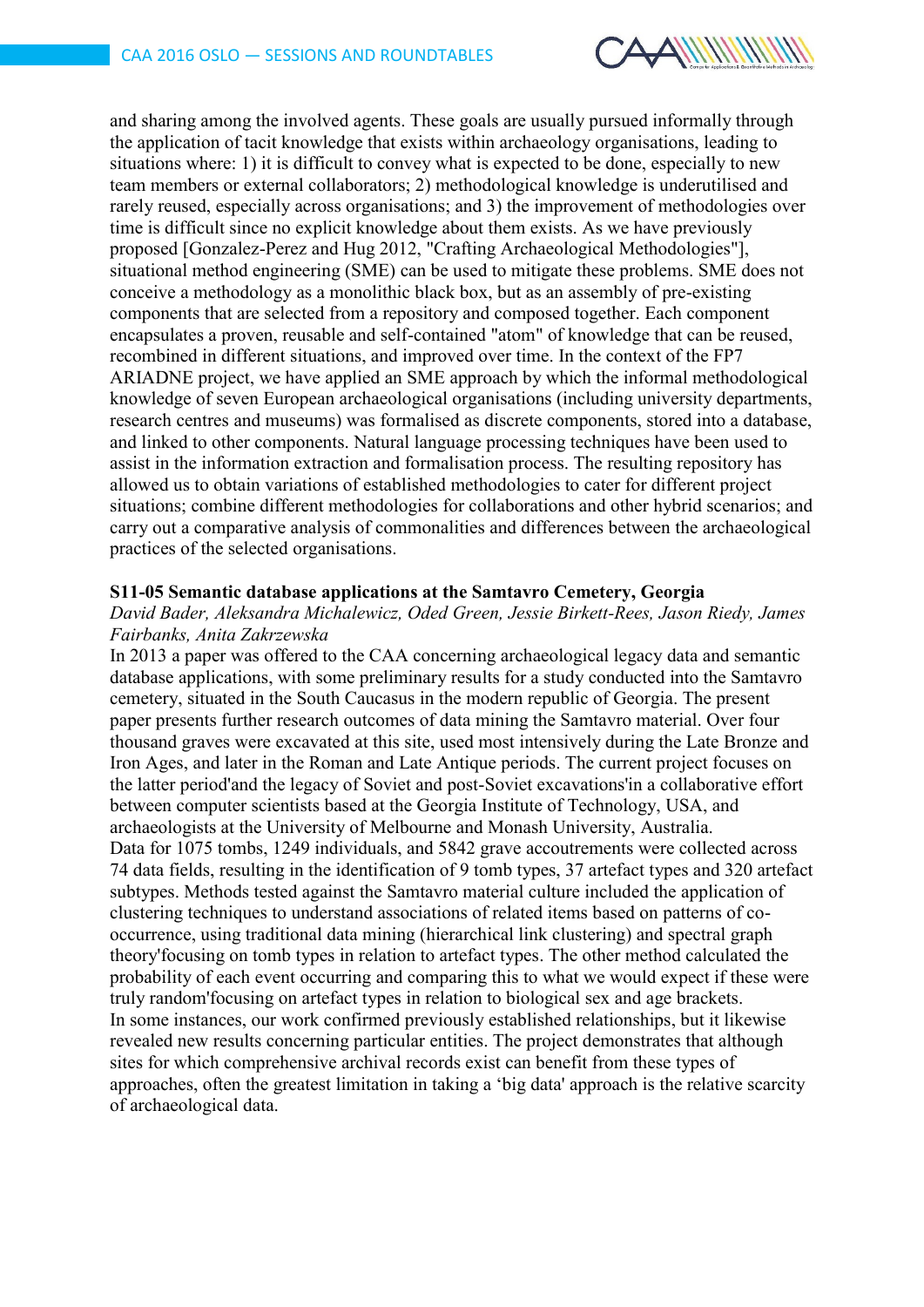

## **S11-06 A catalog for archaelogical resources**

*Franca Debole, Nicola Aloia, Christos Papatheodorou, Dimitris Gavrilis, Carlo Meghini* The European funded project Ariadne (http://www.ariadne-infrastructure.eu/) aims to develop an infrastructure to aggregate, enrich, integrate and make available the data and services so far developed by the international archaeology research communities. The project enriches and integrates data resources such as descriptions of datasets, collections, metadata schemas, vocabularies, etc. - and services in order to create a universally accessible shared knowledge base for the archaeology domain.

In the context of Ariadne a crucial concept to integrate and manage different resources is the catalog, or registry. The catalog of Ariadne lists and describes what is available from the project partners, and more generally the whole community of archaeologists, to identify, through refined search mechanisms, the candidate resources for integration. Data registries is in effect a well-known data organization and management approach that provides an environment in which datasets, collections, metadata schemas and vocabularies along with their mappings would be hosted and described by a common schema. Actually, the data registries enhance the accessibility and re-usability of the (research) data.

This paper presents the data model of the Ariadne catalog named Ariadne Catalog Data Model (ACDM) that extends the existing data registry standards. The central notion of the model is the class ArchaeologicalResource, specialized in the classes: (i) DataResource, whose instances represent the various types of data containers (e.g. collections, GIS, datasets) owned by the ARIADNE partners and lent to the project for integration; (ii) LanguageResource, having as instances vocabularies, metadata schemas, gazetteers and mappings (between language resources); (iii) Services, whose instances represent the services owned by the Ariadne partners and lent to the project for integration. The paper presents the

aggregation service that is based on the ACDM model and enables the partners to upload huge volumes of metadata to the Catalog as well as the main functionalities of the Ariadne portal (http://ariadne-portal.dcu.gr/).

## **S11-07 Using semantic technologies for the deep integration of research items in ARIADNE**

## *Philipp Gerth, Wolfgang Schmidle, Sebastian Cuy*

One important goal of the EU-funded ARIADNE project is to integrate data originating in a variety of different disciplines in the archaeologies and connected subjects in order to facilitate access to heterogeneous data sources. This integration on the one hand happens on a large scale by incorporating descriptions of vast amounts of research resources into the ARIADNE catalog. On the other hand experiments on the tight integration of the detailed descriptions of single item of research investigates workflows and use-cases for semantically integrated data.

In this paper we will describe a practice-orientated approach on dealing with this problem with the help of Semantic Web Technologies. A specific use case on integrating finds from various databases will be presented. We will highlight the difficulties in integrating databases with differing genesis (museum catalog, object database, excavation database), therefore different terminology, focus and languages.

The integrated datasets will be accessible via a unified programming interface, which allows rich querying possibilities. This interface lays the groundwork for a user interface, which facilitates the intuitive formulation of queries for accessing the integrated data.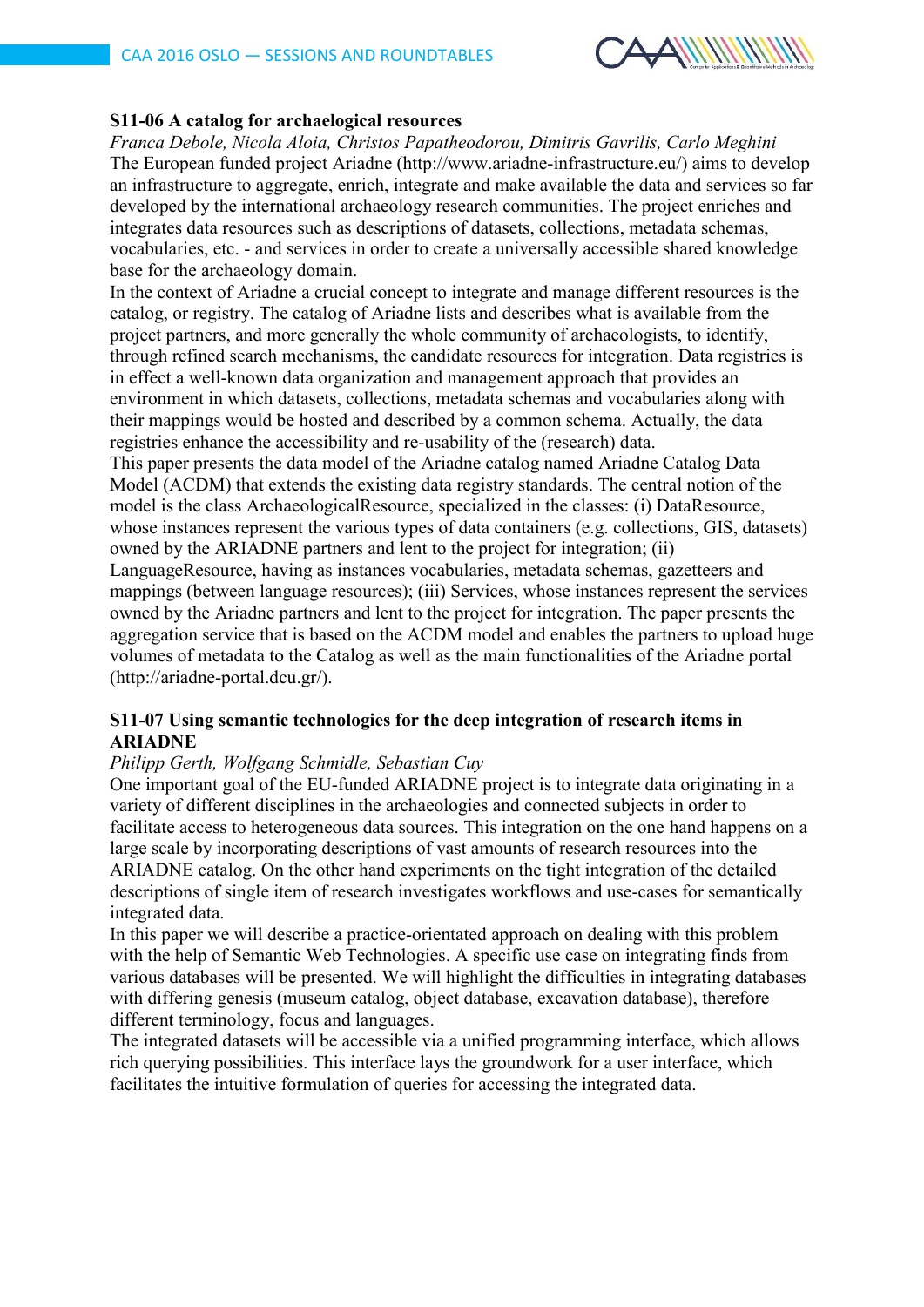

#### **S11-08 Fasti surveys**

#### *Elizabeth Fentress, Michael Johnson, Florence Laino, Stuart Eve*

Fasti Surveys The Fasti platform has proved so useful for the quick registration and retrieval of excavations in participating countries that we have decided to clone it for other types of data, creating a trinity of Fasti applications. Of these, Fasti Archaeological Conservation has been easily fit onto the original model, substituting conservation projects for objects and sites for the excavations. Fasti Survey presents other challenges, however, including the serving of polygons for regional surveys, crowd sourcing, and very unequal projects. We have thus devised a two-level site, in which the first, like the excavations, simply provides an overview of each project, complete with its bibliography. We have an enormoujs head start in the sharing of the data from 320 projects already compiled by the project MAGIS (Mediterranean Archaeology GIS, http://www.iosa.it/2007/05/17/magis-mediterranean- archaeology-gis/) generously shared with us by Pedar Foss and Rebecca Schindler. The second level will serve data from participating projects.

## **S11-09 The advantages of integrated 3D photogrammetry and Reflectance CancelledTransformation Imaging empirical acquisition**

## *Mark Mudge, Carla Schroer*

Today, there is a convergence of recent advances in computer vision, computer graphics and computational photography technologies such as Reflectance Transformation Imaging (RTI) and 3D photogrammetry. New photogrammetric technologies using Structure from Motion (SfM), along with new understanding of the geometry of multiple photographs underlying Multi-viewpoint Stereo (MVS) are driving widespread adoption of these technologies. The software produced by this convergence, run on ever more powerful computing platforms, make it possible to derive densely sampled, low uncertainty, high quality 3D measurements. These advances have greatly improved both photogrammetric measurement quality and ease of use.

These photogrammetric advancements have enabled new synergies from the combined use of RTI and photogrammetry. This talk will offer an overview of the methodology used for this joint computational photography empirical acquisition. Using the procedures in the talk, RTI representations can be captured and spatially registered to the associated 3D geometry built with photogrammetry. This spatial registration dramatically increases the information available to RTI representations.

The photo sequence used to build the RTI can use the camera calibration(s) derived from the photogrammetric Structure from Motion algorithms. This permits the complete distortion correction of the RTI photo sequence. In turn, these undistorted photos can produce opticaldistortion-free RTIs.

Using advanced photogrammetry software, the registration between the RTI and photogrammetry geometry can enable depth map generation of for each photo used in the photogrammetry project. This means that each registered RTI can have corresponding depth information. This undistorted RTI and depth map combination greatly increases the informational robustness of RTI imaging.

The combined use of the normal field and material reflectance information acquired by the RTI can also be used to improve the photogrammetry-based textured 3D model. Future work will exploit this relationship to produce material representations that more closely approximate the surface properties of the imaging subject.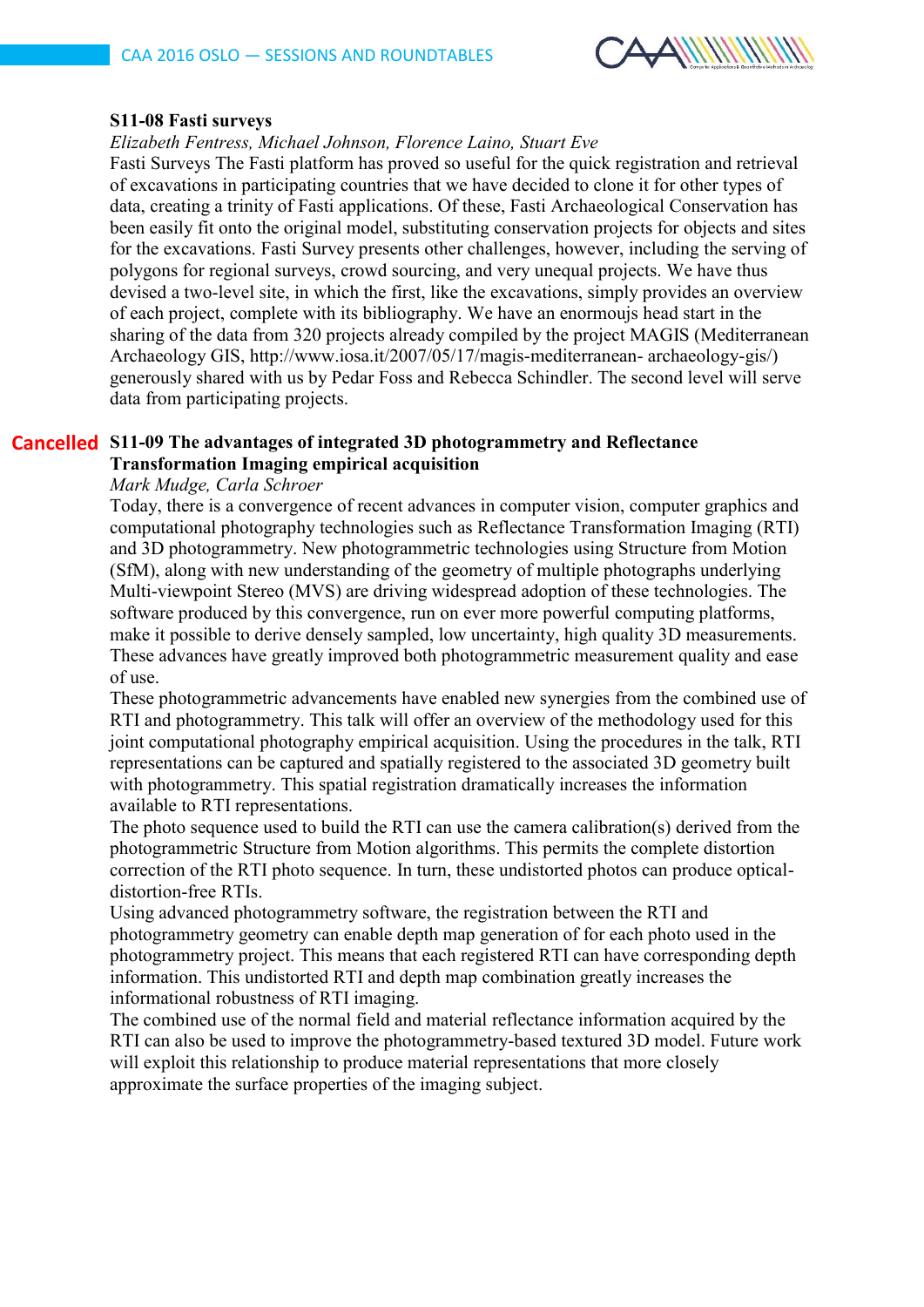

## **S11-10 Best practices to re-use remote sensing data coming from marine geophysical surveys for the 3D reconstruction of underwater archaeological deep-sites**

*Manuela Ritondale, Gaia Pavoni, Roberto Scopigno, Marco Callieri, Matteo Dellepiane* Since several decades, underwater archaeology takes advantage of the tools available for marine geophysics to map, document and monitoring the seabed. Impressive levels of details have been reached in underwater photogrammetry. Nonetheless, a huge amount of data has been collected in the past with several different purposes and with rather different technologies. The aforementioned materials, particularly those coming from commercial archaeology, is underexplored and might be re- used and optimized by using digital technologies to enhance the accessibility of underwater sites through virtual reconstructions. Our goal is, on one hand, to investigate the technical and the legal/bureaucratic constraints that prevent the re-use of remote sensing data coming from geophysical marine surveys. On the other side, we propose a solution to reuse stills images and video data acquired with ROVs-based surveys of archaeological sites (characterized by non-homogeneous quality and resolution), aimed at obtaining 3D image-based models. Our approach uses standard photogrammetric solutions, but is based on specific pre-processing and enhancements of the input raw data. In the first pre-processing phase, we propose an automatic frame extraction algorithm working on video streams, able to reject the damaged or non-useful frames and to select the more proper for 3D reconstruction, taking into account all the best practices for an optimal photogrammetric reconstruction. In the second phase, we apply underwater-specific image enhancement filters to either images or video frames to sharpen useful details and to correct undesirable aspects for a good reconstruction like color absorption and blur. Practical examples and first results will be discussed.

#### **S11-11 Digging into and re-using image data for archaeology**

*Christopher Power, Andrew Lewis, Helen Petrie, Julian Richards, Katie Green, Mark Eramian, Ekta Bhullar, Brittany Chan, Isaac Sijaranamual, Maarten de Rijke* Each year thousands of archaeological field studies are undertaken. One of the resources with the largest potential to help archaeologists in their work is the hundreds of photographs that are taken during field studies. These photos, which can now be labelled with captions and uploaded to repositories direct from the field, could open new possibilities for re-use in many research tasks. Unfortunately, the potential of these resources has not yet been realised. Due to time pressure and lack of personnel, most photos do not have appropriate content-related metadata associated with them. While it is possible to identify what collection an image is from, or where it was taken using GPS coordinates, knowing what is actually in the image is often impossible. Even if tools were available to provide such content-related metadata, it is unlikely that the person power would be available to provide this metadata for the thousands of photos that already exist in digital form. The DADAISM Project is addressing this issue by using a mixed-initiative approach, where the deep domain knowledge of the archaeologist can be used to identify a number of key features in an image, and then automated processing can identify images that are similar, digging into the image data and extracting relevant information from the content. These identified images can then be re-used by archaeologists for their research, or even automatically labelled with appropriate content-related metadata. The new data created from this labelling can then be published to improve the robustness of searches by other archaeologists during their research. This paper will present preliminary results from the DADAISM Project on the identification of images in two specific archaeological domains, flint tools and Anglo-Scandinavian brooches, and will also present the interactive system to enable archaeologists to work with the DADAISM image identification system.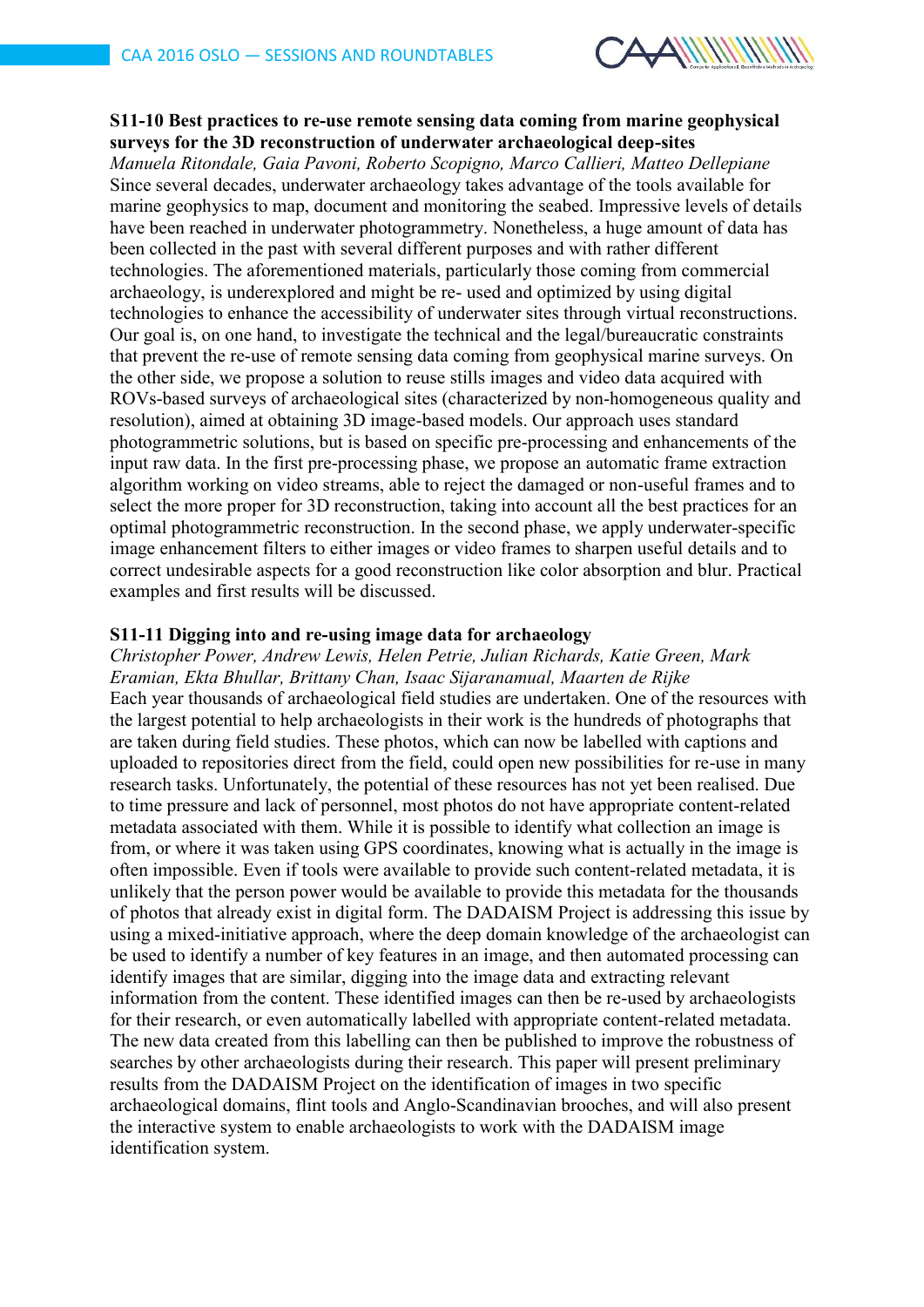

## **S11-12 A data integration infrastructure for archaeology**

*Dimitris Gavrilis, Eleni Afiontzi, Johan Fihn, Olof Olsson, Sebastian Cuy, Achille Felicetti, Franco Niccolucci*

Most infrastructure projects, both recent and ongoing, involve a data aggregation task in order to bring together the heterogeneous information one expects to see in a typical EU landscape. The main reason for this is the plethora of technologies, standards, languages and practices that is found in the EU. Data aggregation typically includes the homogenization of heterogenous data through some kind of process that includes: ingestion, normalization, transformation and validation processes. The European funded project Ariadne (http://www.ariadne-infrastructure.eu/) aims at true integration of data by modelling the underlying domain and provding the technical framework for automatic integration of heterogeneous resources.

This infrastructure, comprises of a set of heterogeneous technologies such as: a metadata aggregator, including a set of enrichment and data integration micro-services, an RDF store with reasoning capabilities (through SPARQL), and a powerful indexing mechanism. The output of this process is published to a portal which can provide useful information to a variety of potential users ranging from simple visitors to domain researchers.

The data integration services can mine for links among resources, link them together and against language resources such as vocabularies. Complex records can be split into their individual components, represented, enriched and stored separately while maintaing their identity using semantic linking. These individual components are represented in the underlying model (ACDM) and include agents, language resources, datasets, collections, reports, databases, etc. Each integrated resource is assigned a URI and is published in RDF. This practice enables knowledge mining, semantic queries and reasoning engines which are provided within the project (e.g. SPARQL engine and Jena).

The technical infrastructure has been developed using various programming languages such as Java, PHP, Javascript, it is distributed spanning multiple virtual machines and brings together different established technologies and components. The portal is based on the Laravel PHP framework and uses ElasticSearch search engine to collect and browse through the data. Both the technical infrastructure and the portal will be presented and demonstrated in more detail.

# POSTER ∙∙∙∙∙∙∙∙∙∙∙∙∙∙∙∙∙∙∙∙∙∙∙∙∙∙∙∙∙∙∙∙∙∙∙∙∙∙∙∙∙∙∙∙∙∙∙∙∙∙∙∙∙∙∙∙∙∙∙∙∙∙∙∙∙∙∙∙∙∙∙∙∙∙∙∙∙∙∙∙∙∙∙∙∙∙∙∙∙∙∙∙∙∙∙∙∙∙∙∙∙∙∙∙∙∙∙∙∙∙∙∙∙∙∙∙∙∙∙∙∙∙∙∙∙∙∙∙∙∙∙∙∙∙∙∙∙

## **S11-P1 Combining analytical and digital data in archaeology: Towards a multidisciplinary ontological solution. The Salamis terracottas case study**

*Sorin Hermon, Valentina Vassallo, Giusi Sorrentino, Uros Damnjanovic* Multidisciplinary research produces heterogeneous data types, such as graphs, spectra, numbers and so on. Usually, what is presented to the research community is the interpretation of that scientific data. In a perspective of data transparency documentation, the auspicable solution would be to put at disposal all data and paradata that brought to that specific interpretation. How to make available and traceable these different kind of information? How to combine scientific, technological and archaeological data? This paper focuses on the ongoing multidisciplinary research, carried out within the frame of the EU funded projects ARIADNE and GRAVITATE, based on the integration of such data (e.g. archaeological, digital, chemical) and on the trace of the reasoning in scientific data documentation, analysis and interpretation. The organization of the information according to a rich and cross-domain metadata and to a standard conceptual reference model (CIDOC-CRMsci) will help towards the establishment of a multi-disciplinary research infrastructure. The research is applied within the terracotta figurines from Salamis-Toumba (Cyprus) project. The archaeological site